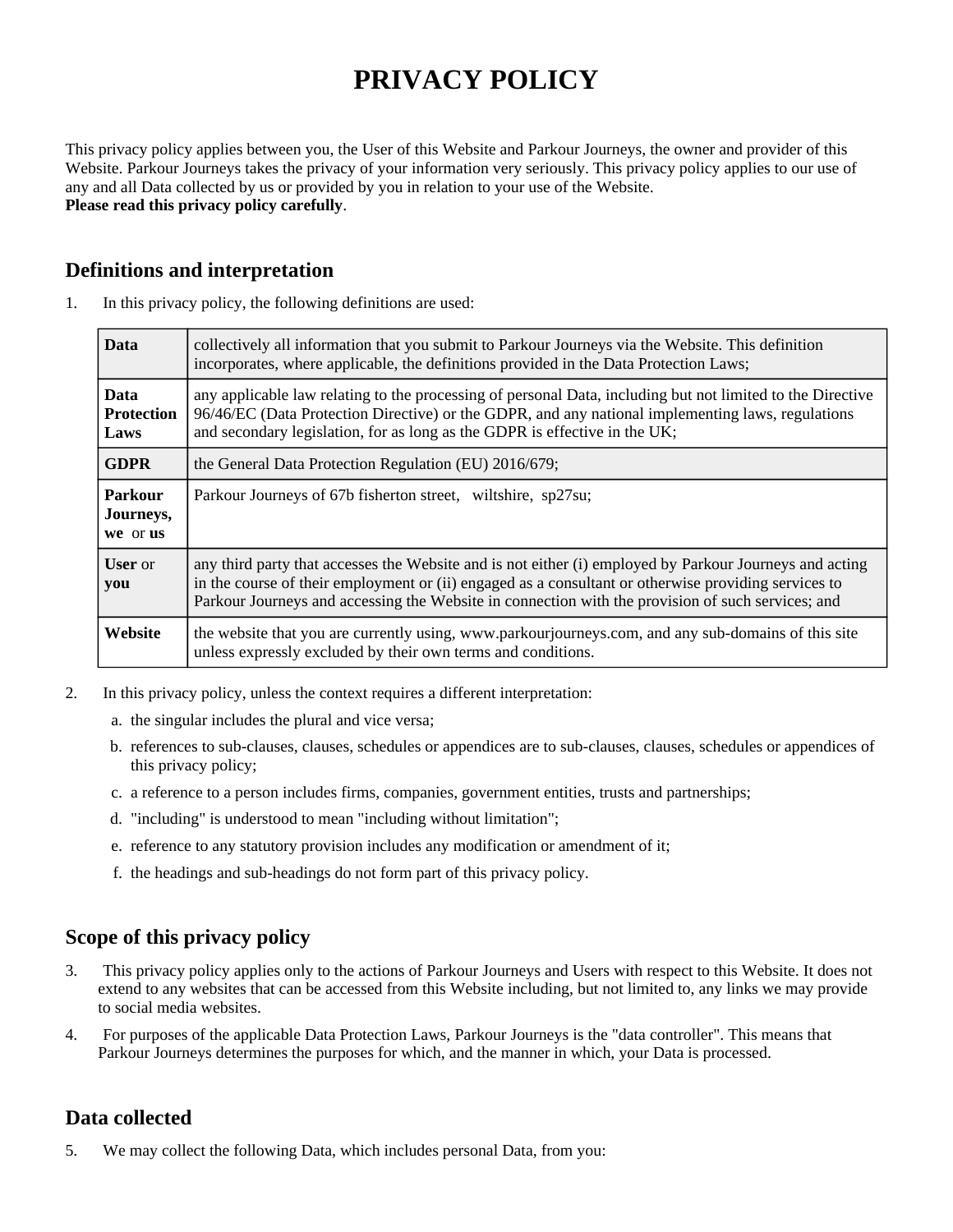- a. name;
- b. contact Information such as email addresses and telephone numbers;

in each case, in accordance with this privacy policy.

## **How we collect Data**

- 6. We collect Data in the following ways:
	- a. data is given to us by you ; and
	- b. data is collected automatically.

#### **Data that is given to us by you**

- 7. Parkour Journeys will collect your Data in a number of ways, for example:
	- a. when you contact us through the Website, by telephone, post, e-mail or through any other means;
	- b. when you register with us and set up an account to receive our products/services;
	- c. when you complete surveys that we use for research purposes (although you are not obliged to respond to them);
	- d. when you make payments to us, through this Website or otherwise;
	- e. when you elect to receive marketing communications from us;

in each case, in accordance with this privacy policy.

## **Data that is collected automatically**

- 8. To the extent that you access the Website, we will collect your Data automatically, for example:
	- a. we automatically collect some information about your visit to the Website. This information helps us to make improvements to Website content and navigation, and includes your IP address, the date, times and frequency with which you access the Website and the way you use and interact with its content.

## **Our use of Data**

- 9. Any or all of the above Data may be required by us from time to time in order to provide you with the best possible service and experience when using our Website. Specifically, Data may be used by us for the following reasons:
	- a. internal record keeping;
	- b. improvement of our products / services;
	- c. transmission by email of marketing materials that may be of interest to you;
	- d. contact for market research purposes which may be done using email, telephone, fax or mail. Such information may be used to customise or update the Website;

in each case, in accordance with this privacy policy.

- 10. We may use your Data for the above purposes if we deem it necessary to do so for our legitimate interests. If you are not satisfied with this, you have the right to object in certain circumstances (see the section headed "Your rights" below).
- 11. For the delivery of direct marketing to you via e-mail, we'll need your consent, whether via an opt-in or soft-opt-in:
	- a. soft opt-in consent is a specific type of consent which applies when you have previously engaged with us (for example, you contact us to ask us for more details about a particular product/service, and we are marketing similar products/services). Under "soft opt-in" consent, we will take your consent as given unless you opt-out.
	- b. for other types of e-marketing, we are required to obtain your explicit consent; that is, you need to take positive and affirmative action when consenting by, for example, checking a tick box that we'll provide.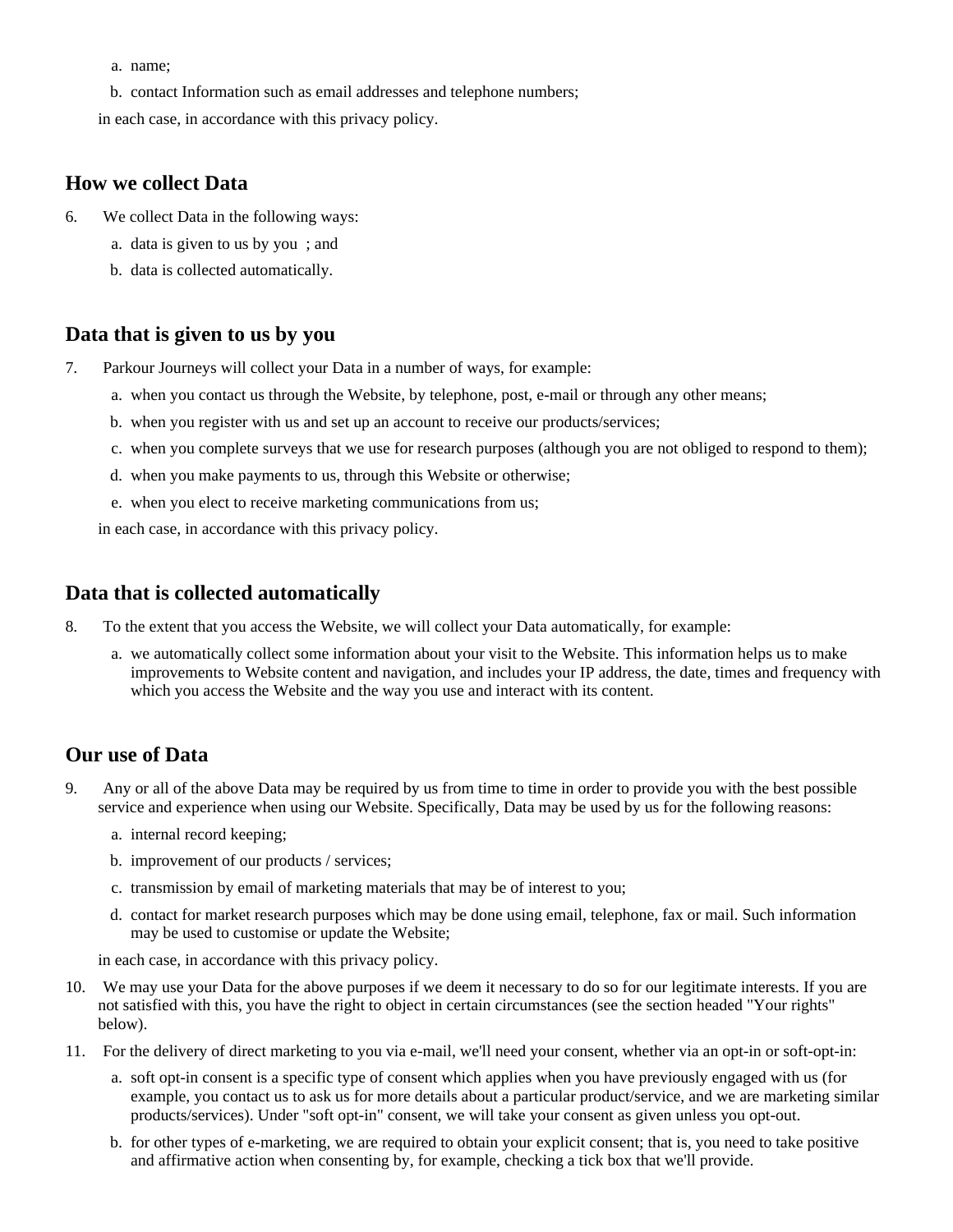- c. if you are not satisfied about our approach to marketing, you have the right to withdraw consent at any time. To find out how to withdraw your consent, see the section headed "Your rights" below.
- 12. When you register with us and set up an account to receive our services, the legal basis for this processing is the performance of a contract between you and us and/or taking steps, at your request, to enter into such a contract.

#### **Who we share Data with**

- 13. We may share your Data with the following groups of people for the following reasons:
	- a. third party payment providers who process payments made over the Website to enable third party payment providers to process user payments and refunds;

in each case, in accordance with this privacy policy.

#### **Keeping Data secure**

- 14. We will use technical and organisational measures to safeguard your Data, for example:
	- a. access to your account is controlled by a password and a user name that is unique to you.
	- b. we store your Data on secure servers.
- 15. Technical and organisational measures include measures to deal with any suspected data breach. If you suspect any misuse or loss or unauthorised access to your Data, please let us know immediately by contacting us via this e-mail address: contact@parkourjourneys.com.
- 16. If you want detailed information from Get Safe Online on how to protect your information and your computers and devices against fraud, identity theft, viruses and many other online problems, please visit www.getsafeonline.org. Get Safe Online is supported by HM Government and leading businesses.

#### **Data retention**

- 17. Unless a longer retention period is required or permitted by law, we will only hold your Data on our systems for the period necessary to fulfil the purposes outlined in this privacy policy or until you request that the Data be deleted.
- 18. Even if we delete your Data, it may persist on backup or archival media for legal, tax or regulatory purposes.

## **Your rights**

- 19. You have the following rights in relation to your Data:
	- a. **Right to access** the right to request (i) copies of the information we hold about you at any time, or (ii) that we modify, update or delete such information. If we provide you with access to the information we hold about you, we will not charge you for this, unless your request is "manifestly unfounded or excessive." Where we are legally permitted to do so, we may refuse your request. If we refuse your request, we will tell you the reasons why.
	- b. **Right to correct** the right to have your Data rectified if it is inaccurate or incomplete.
	- c. **Right to erase** the right to request that we delete or remove your Data from our systems.
	- d. **Right to restrict our use of your Data** the right to "block" us from using your Data or limit the way in which we can use it.
	- e. **Right to data portability** the right to request that we move, copy or transfer your Data.
	- f. **Right to object** the right to object to our use of your Data including where we use it for our legitimate interests.
- 20. To make enquiries, exercise any of your rights set out above, or withdraw your consent to the processing of your Data (where consent is our legal basis for processing your Data), please contact us via this e-mail address: contact@parkourjourneys.com.